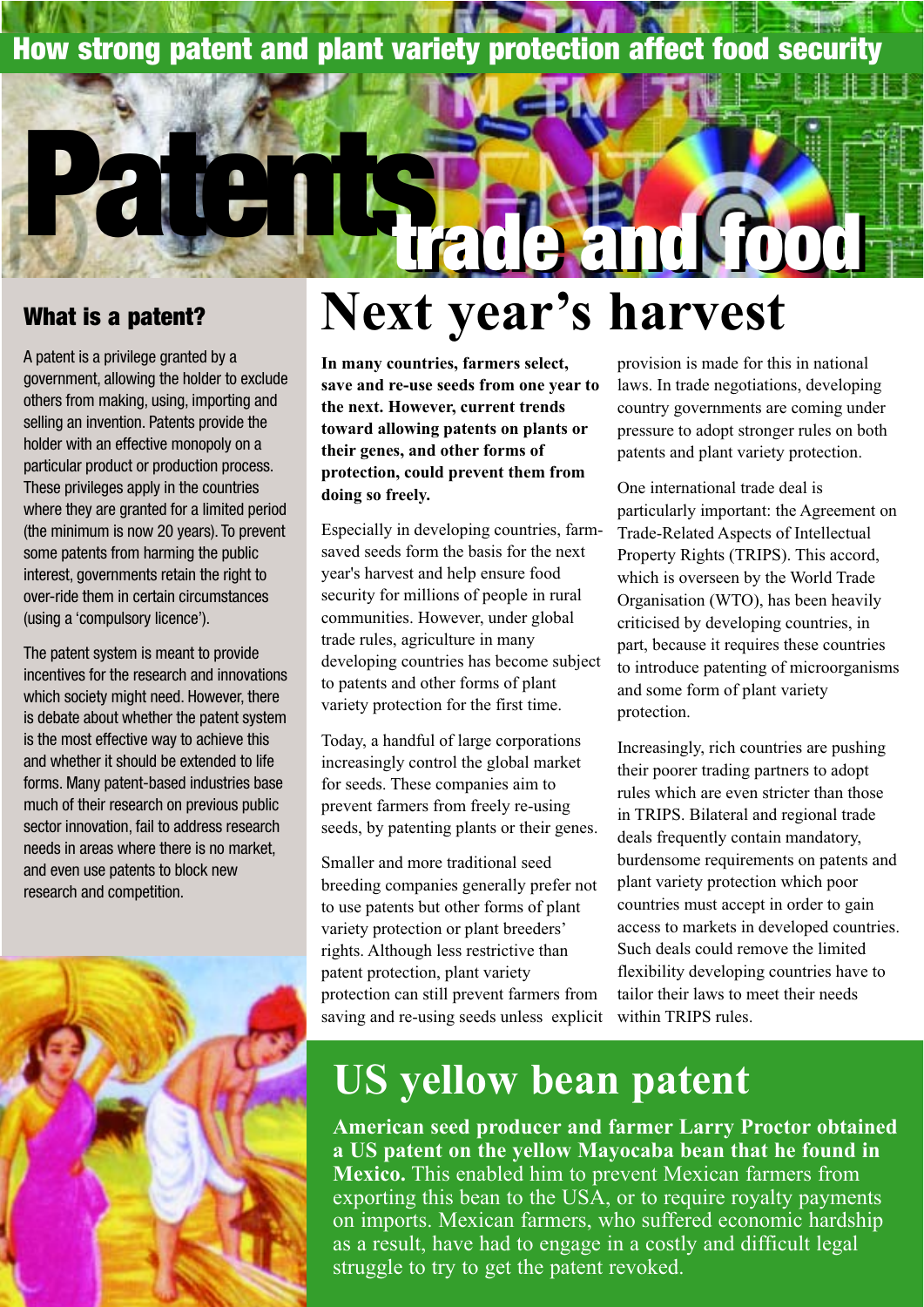### "all countries depend very largely on plant genetic resou

Patents are meant to protect inventions, not discoveries found in nature. However, many governments allow patents to be granted on various life forms, their genes, and isolated and purified compounds found in nature and plant and animal cells.

The rules in this area set out by the WTO TRIPS agreement have been fiercely debated. The agreement requires governments to allow patents on "microorganisms" - although there is no definition given of this term.

Governments are free to decide whether to allow patents on plants and animals. However, they must provide some kind of legal protection for plant varieties. This may be patents or a specially designed system for plant variety protection or both.

These rules are currently under review at the WTO, but developed countries are unwilling to restrict what is patentable. In the USA, patenting of life forms is widespread – and an essential element in commercial biotechnology. In Europe, genetically engineered (GE) plants and animals can also be patented. Many other developed countries also permit patents on GE materials and processes, as do some developing countries. However, African governments consider that no patents should be allowed on life forms and want TRIPS changed to reflect this.They have recently re-iterated this position in the WTO.





Jane Kirambia, with her Sorghum crop, Kenya

#### **Commercial plant breeding companies want stronger plant variety protection laws to protect their interests but not necessarily patents.**

A widely used model for plant variety protection laws, the UPOV\* convention, was developed first in Europe in the 1960s. It creates Plant Breeder's Rights. These rights favour commercial and formal breeders over the traditional breeding done by farmers. Other national rules on seed quality and what varieties are allowed to be sold also affect what farmers grow.

Although UPOV allows a 'farmers' privilege' to save, use and exchange but not sell seeds, governments must explicitly include this in their national laws.

Farmers in poorer countries have criticised the UPOV approach, saying that saving, growing, exchanging and reselling seeds are part of their fundamental rights. In addition, rules on plant variety protection and patents must not compromise their ability to continue these traditional practices.

Some commercial plant breeders favour the UPOV

approach because it contains a 'breeder's exemption' that allows them to do more research and breeding on protected varieties, unlike patents. These companies have helped persuade rich country governments to push poorer countries to adopt laws based on UPOV rather than develop their own alternatives.

Some developing countries such as India and Namibia have nonetheless opted for alternative systems of plant variety protection. While often based partially on the UPOV system, these systems seek to meet specific national development needs. They can include strong Farmers' Rights, rather than a 'privilege', and protection for local and indigenous communities.

\*International Union for the Protection of New Varieties of Plants

<u>. . . . . . . . . . . . . . . .</u>

### **Taking patent privileges too far?**

**In Canada, a dispute between Monsanto and farmer Percy Schmeiser has gone to the Supreme Court.** Schmeiser is alleged to have grown unlicensed GE canola (oil seed rape or rape seed) which contained Monsanto patented genes. He claims that patented seed found on his land was probably blown there by the wind.

An American farmer, Kem Ralph, has become the first person to be jailed for illegally saving seed, also in a breach of contract case with Monsanto. Should saving seed be illegal? The boundaries

Seed fair in Kenya

of what we allow and disallow are being redefined by the powerful.

The European Patent Office has been criticised for awarding an extremely broad patent, held by Monsanto, that claimed all genetically engineered soybeans. Such broad patents allow patent holders to exclude others from a wide range of activities. They also arguably contribute to greater concentration of control in the food industry, limit research, raise prices, and negatively affect small farmers' access to and control over seeds.

### **Patents on life forms Breeders' rights or Farmers' Rights?**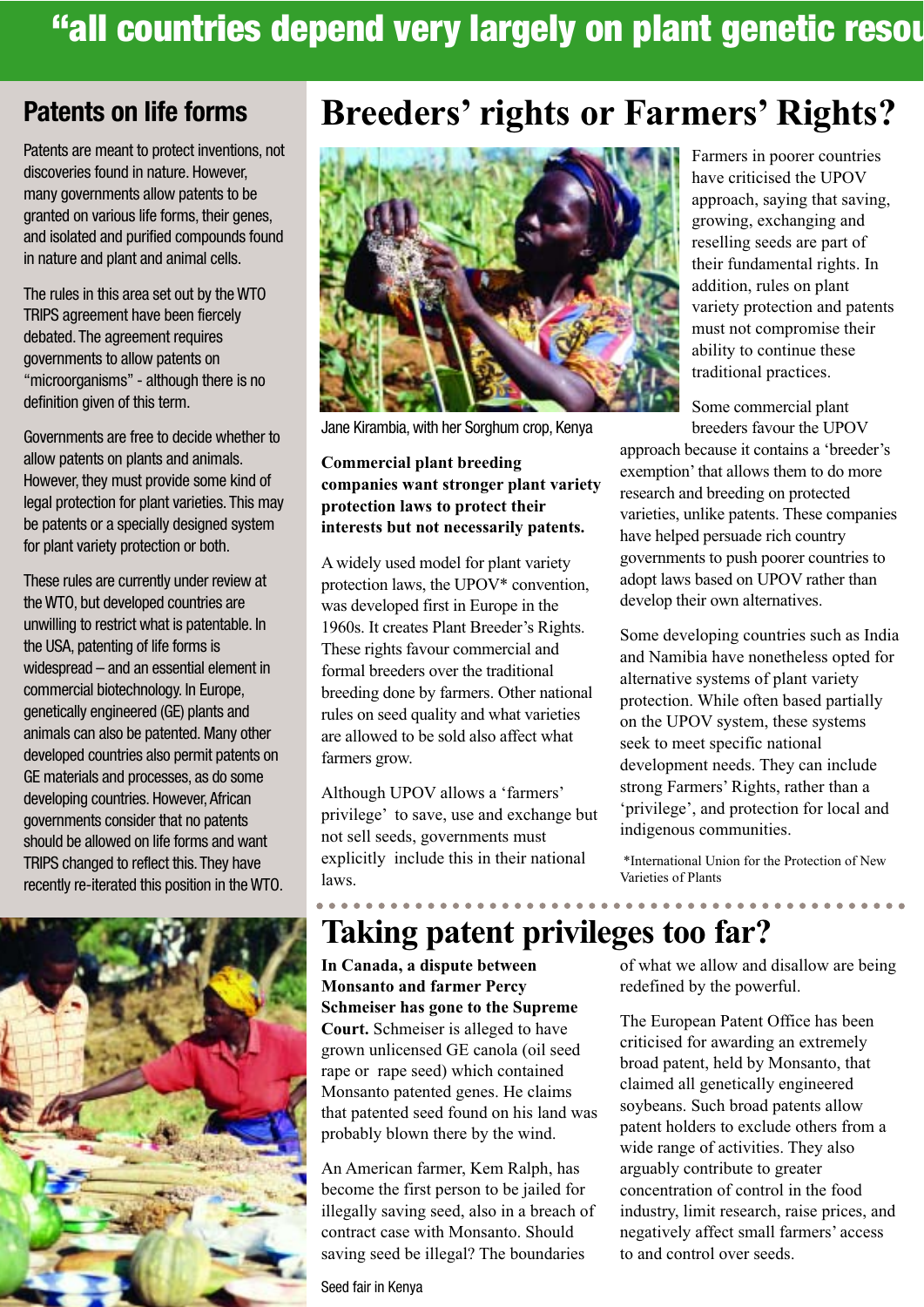# **Inces for food and agriculture that originated elsewhere"**

*Preamble, International Treaty on Plant Genetic Resources for Food and Agriculture, 2001*

# **Long-term food security:**

protecting agricultural biodiversity



©IRRI Photo Bank

**"With the adoption of the TRIPS agreement, developing countries have been obliged to adopt the protection of plant varieties, by patents or by other means, without any serious consideration being given to whether such protection would be beneficial, both to producers and consumers, or its possible impact on food security."**

UK Commission on Intellectual Property Rights, *Integrating Intellectual Property Rights and Development Policy*, p58

**Agricultural biodiversity consists of thousands of varieties of plants and breeds of animals and microorganisms that we use for food, or which are important in maintaining our capacity to produce food.** 

Farm-saved seeds contribute to longterm food security worldwide. Because traditional farmers actively conserve plant varieties and breed new ones, they are constantly developing plants that are better adapted to local climatic and ecological conditions. They also safeguard varieties that have potentially valuable traits or resistance to diseases.

Strong legal protection for patents and plant varieties may undermine agricultural biodiversity and instead promote monocultures. The privileges they provide are often granted to a few large-scale firms in the agricultural sector that focus on a few plant varieties and chemical inputs that can be used in the same form worldwide. As farming becomes based on fewer crop varieties, it becomes increasingly susceptible to pests, diseases and climatic variations.

Rice Richards (1990) and the Maize Potatoes (1990) and the Maize Potatoes (1990) and the Potatoes (1990) and t

Ensuring vibrant farming practices that maintain and develop agricultural biodiversity in the fields is the best way to ensure long-term food security. Another way is to keep seeds and germplasm from different varieties of plants in the public interest in international agricultural research centres. The plant collections in these centres have recently been brought together under a new global agreement which aims to maintain the open exchange of plants upon which agriculture and food security depends.

The agreement - the International Treaty on Plant Genetic Resources for Food and Agriculture - was adopted by the UN Food and Agriculture Organisation in November 2001. However, key decisions still need to be made about its practical application. By establishing a shared pool of patent-free crops which can be freely exchanged between countries, and safeguarding Farmers' Rights, it is hoped that agricultural biodiversity and food security can be maintained in the future.